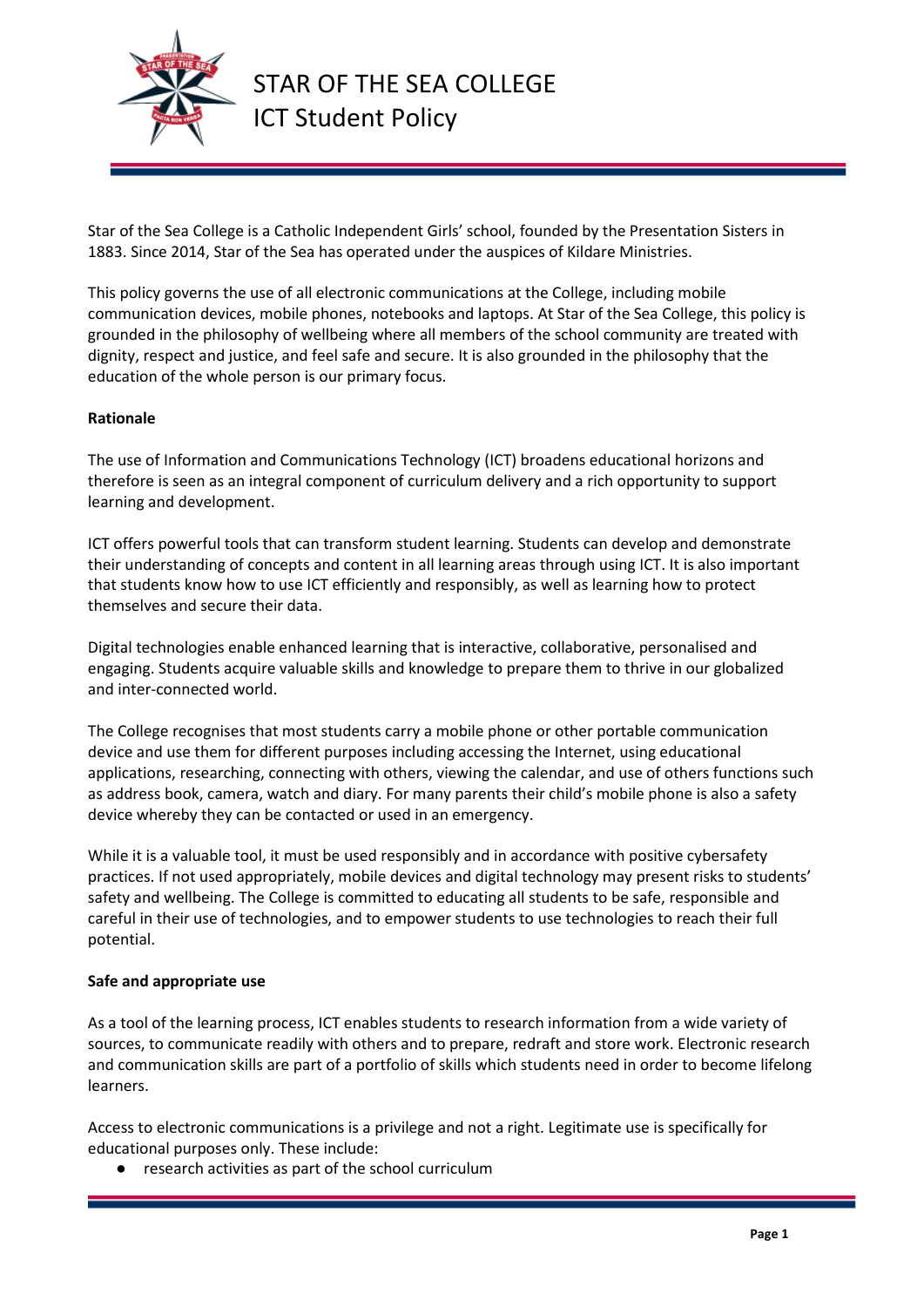

- producing work that relates to associated learning activities
- the use of email for exchanging appropriate information and engaging in collaborative projects
- the authoring of Internet home pages, where applicable.

At the College we:

- use ICT to enhance learning opportunities across all areas of curriculum
- target use to educational or developmental objectives
- support the development of student confidence and competence in the use of ICT and cybercitizenship
- actively promote safe, responsible and discerning use of digital technologies by educating students about online privacy, intellectual property and copyright and the importance of maintaining their own privacy online
- responsively address and issues or incidents that have the potential to impact on the wellbeing of students
- educate students on appropriate responses to any dangers or threats to wellbeing that they may encounter when using the internet
- have an Acceptable Use Agreement outlining expectations when using ICT on campus or for learning purposes
- support parents and guardians to understand safe and responsible use and the strategies that can be implemented at home
- provide a filtered internet service to block access to inappropriate content.

### **Student behavioural expectations**

Mobile Communication Device Guidelines

- Mobile phones must not be used for communication chat, message, or calls to others who are in or outside the College between 8:30am - 3:20pm unless permission has been explicitly granted for educative purposes by a teacher.
- Mobile communication devices must not be used at recess or lunchtime.
- Students should not contact parents/guardians directly in the event of illness and are to report to Student Services if feeling unwell, where parents/guardians will be contacted by the Student Services Secretary.
- In certain classes, devices may be used as learning tool with the express permission of the teacher in the classroom. The use of the device is at the discretion of the teacher, eg: use of phones with headphones to listen to podcasts, audio recording of discussions, note taking, photos of board work.
- In accordance with VCAA guidelines, mobile communication devices must not be brought into any formal assessment during classes or examinations and may result in having results cancelled.
- Students and families are advised that mobile communication devices are brought to school at the owner's risk. No liability will be accepted by the College in the event of the loss, theft or damage of the mobile communication devices unless it can be established that the loss, theft or damage resulted from the school's negligence.
- The College will take appropriate action against any student who photographs or films other members of the College community without their consent and/or who sends harassing, threatening or inappropriate SMS, MMS and email messages.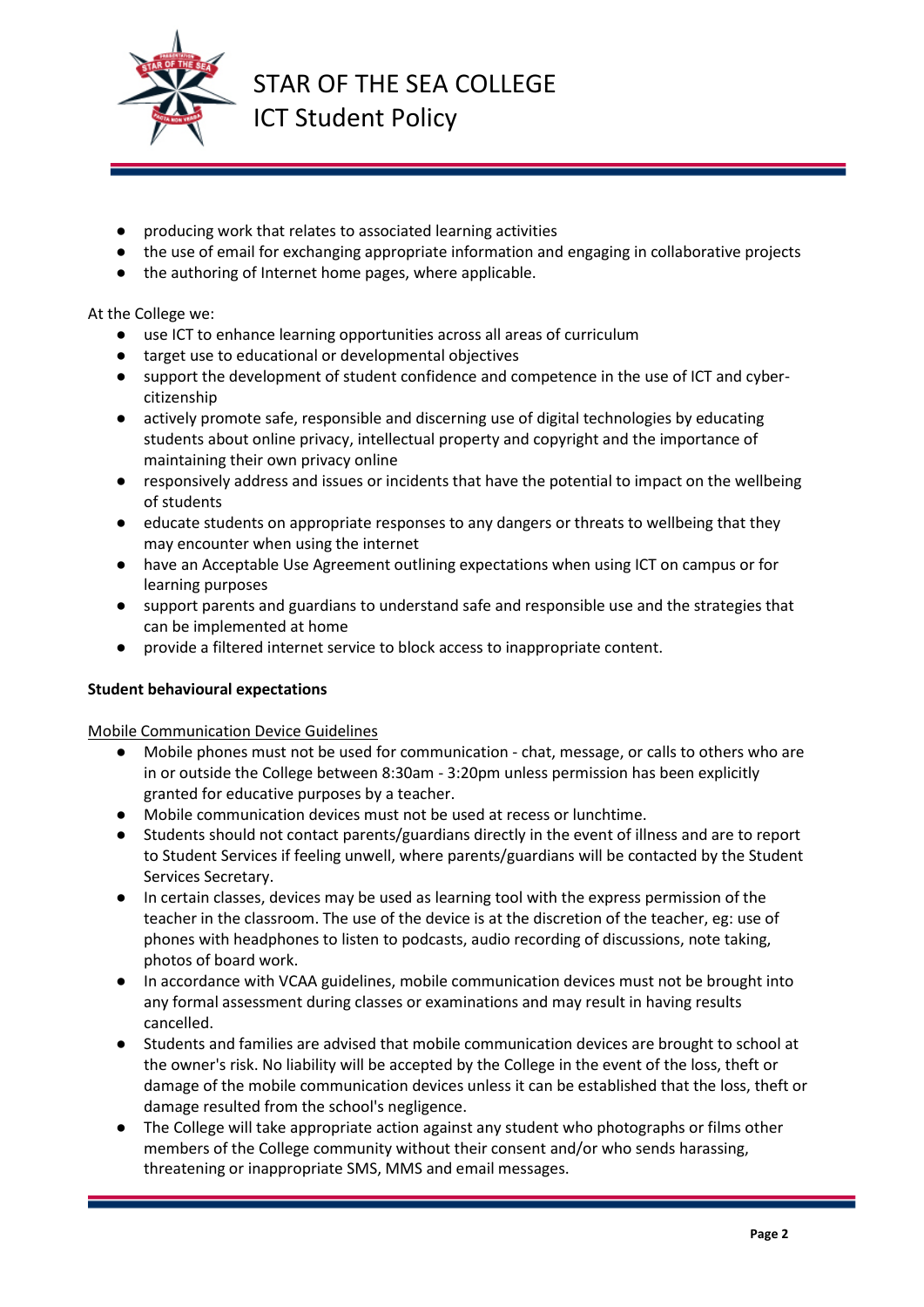

In the event that a student uses a mobile communication device in an inappropriate way or breaches these guidelines, the following protocols will be enacted:

*1st incident*: Phone confiscated and may be collected at end of the day from the PA Deputy Principal.

*2nd incident*: Phone confiscated as above and parents notified.

*3rd and subsequent incident*: Phone confiscated and parents will need to collect their child's phone.

# General Computer Use

- All messages, information and data sent and received using the College's telecommunications network are the property of the College.
- Students use their own password when logging into the network and using another person's password is not permitted.
- Using another person's programs or data without permission is not permitted.
- Work must be stored in the space allocated to each student.
- In line with copyright laws, the work of others must be appropriately acknowledged.
- Using impolite, abusive or otherwise objectionable language in either public or private documents is prohibited. Using any material that is deemed by the Principal to be against the school's Catholic ethos is prohibited.
- Students must not use the ICT in a manner which brings the school into disrepute.
- Use of ICT must be curriculum related.
- Software installation on school hardware must be carried out by a member of staff.
- Students must not vandalize hardware, data or material via the use of the Internet.
- Students must not upload or create viruses.
- The network shall not be used for:
	- Circumventing security measures on school or remote computers or networks, data or material via the use of the Internet.
		- Downloading and circulating unacceptable or offensive information.
- Information published on the Internet may be inaccurate or may misrepresent a person or situation. Accordingly, students must critically evaluate this information and use with due care and consideration.

### Internet

- Students should not knowingly use the Internet to access, retrieve or distribute material that is deemed offensive according to law eg. downloading, distributing or viewing pornography, racist or other material which degrades another person. This relates to media such as images, videos, words and music.
- The Internet must not be used to generate or access unacceptable material including sexually explicit or potentially dangerous material. If unacceptable material is accidentally located, students must notify a staff member immediately.
- The Internet must not be used for commercial transactions or profit.
- The College accepts no responsibility for purchases via credit cards or for meeting the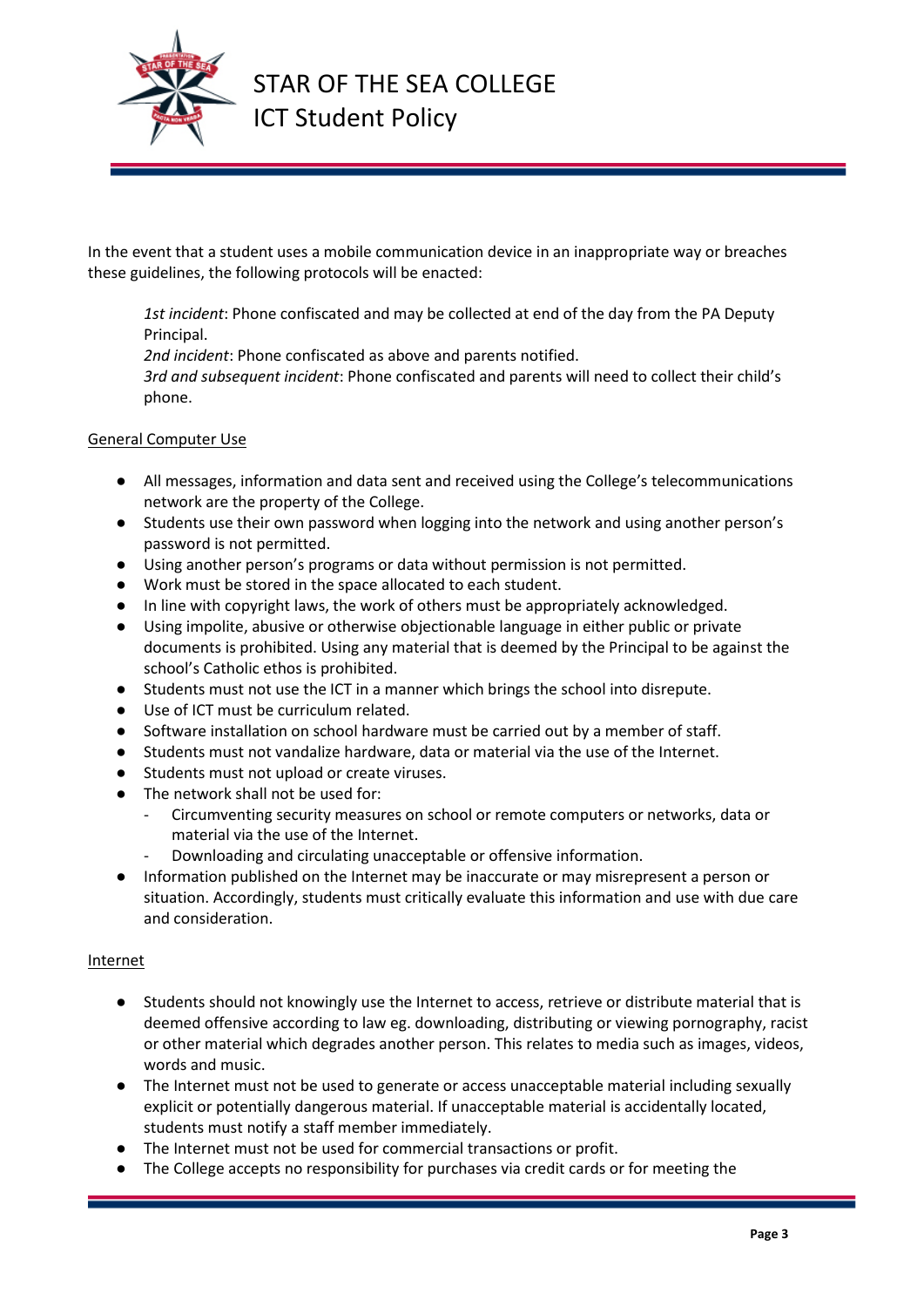

requirements of any other contract.

- The Internet must not be used for political purposes.
- Online publications, e.g. Blogs, Wikis, are formal publications and their contents and use must only be for educational purposes. They will be checked and approved by the appropriate member of staff.
- Students should not upload images of the College or any other information that identifies the College for their own personal use on the Internet without the permission of the Principal. This includes pictures of themselves in school uniform, teachers or images from school events (especially on such web spaces such as Facebook, Instagram or You Tube). Whilst the list of possibilities is endless, in all matters of concern, discretion as to which material is inappropriate rests with the Principal.

### Remote Learning

At times, remote teaching and learning is necessary and the College has approved processes to support this online teaching. Staff members will use a variety of platforms to deliver material, including the Google suite such as Hangouts and Google Meet or Zoom. Students should adhere to normal conventions related to classroom etiquette, and remain logged on to their devices at the direction of their teacher, including the use of the camera option as required.

### Communication (Including email, mobile phones or social media)

Students should be aware that their school email may be monitored. Emails may be subject to quarantine holding if unacceptable use is detected.

### **Unacceptable use**

Examples of unacceptable use include:

- sending or displaying offensive and anti-social material
- using obscene language
- harassing, threatening, insulting or attacking others
- sending messages that result in losses of the recipient's work or damage the system
- identity theft via mobile phones or social media networks
- using the network to disrupt its use by other individuals or by connecting networks
- disrespect of others' privacy and intellectual property
- trespassing in the folders or files of others
- using other users' email addresses and passwords
- using any means to avoid scrutiny by teachers of work in progress
- damaging computers, computer systems or computer networks (for example, by the creation, introduction or spreading of computer viruses, damaging hardware, altering source codes or software settings, etc)
- use of material copied from the Internet without acknowledgement
- employing the network for commercial purposes or activities by for-profit institutions or organisations, product advertisement or political lobbying
- sending messages which bring the College into disrepute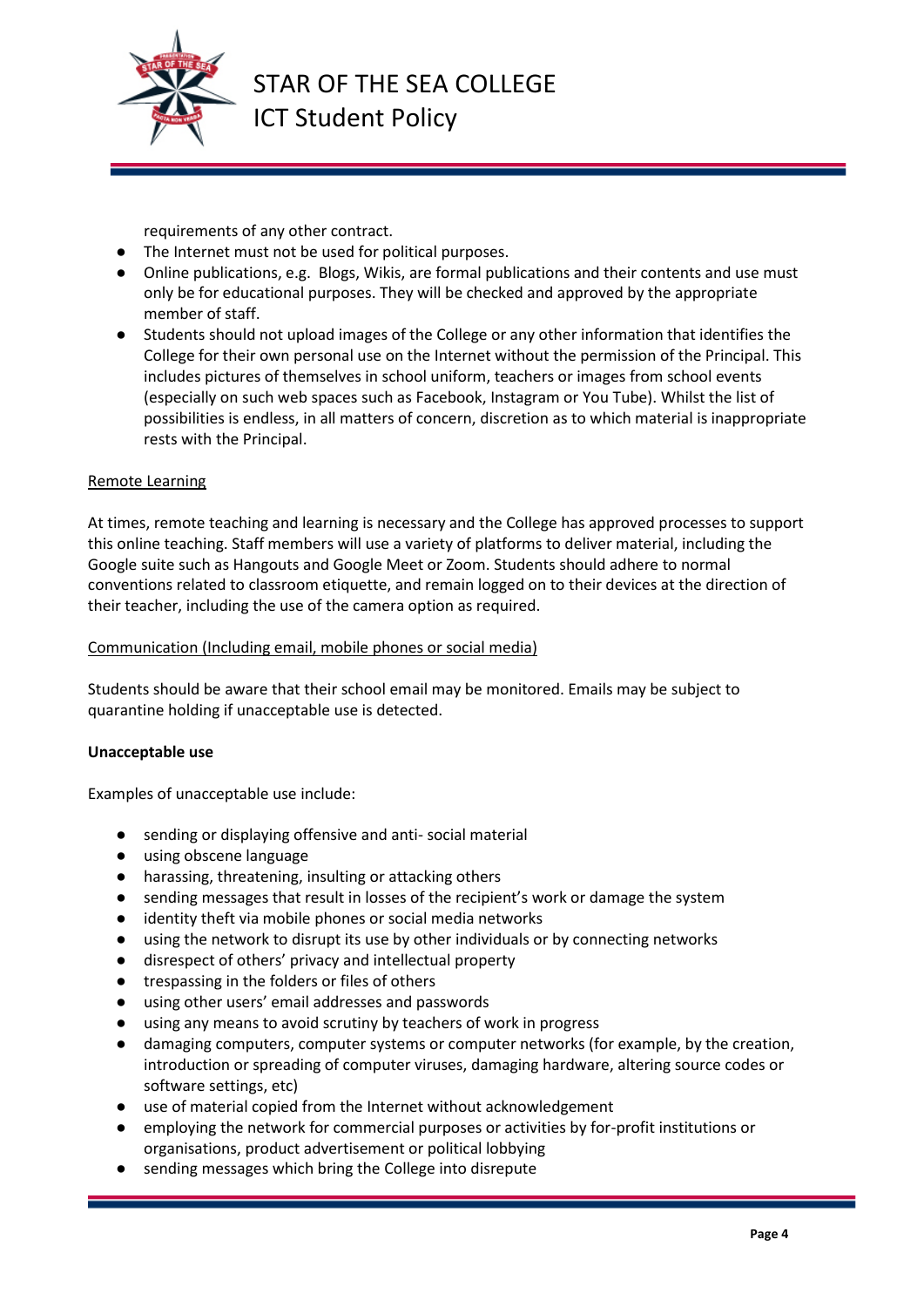

● intentionally wasting time or resources.

Students who do not follow the guidelines for use will, in the first instance, have the matter reported by the staff member to the Deputy Principal – Students and relevant Pastoral Coordinator who will inform the Information Technology Manager. Possible consequences will be directed by the Pastoral Coordinators in consultation with the Deputy Principal - Students and may include:

- making a formal apology
- receiving a reprimand
- attending an interview about the offence in the presence of parents
- losing unsupervised access for a prescribed period of time
- suspension from school
- serious incidents being reported to the police.

Any extreme breaches of the policy could lead to consideration of a student's place in the school. Pastoral Leaders will take the appropriate action after consultation with the relevant individuals.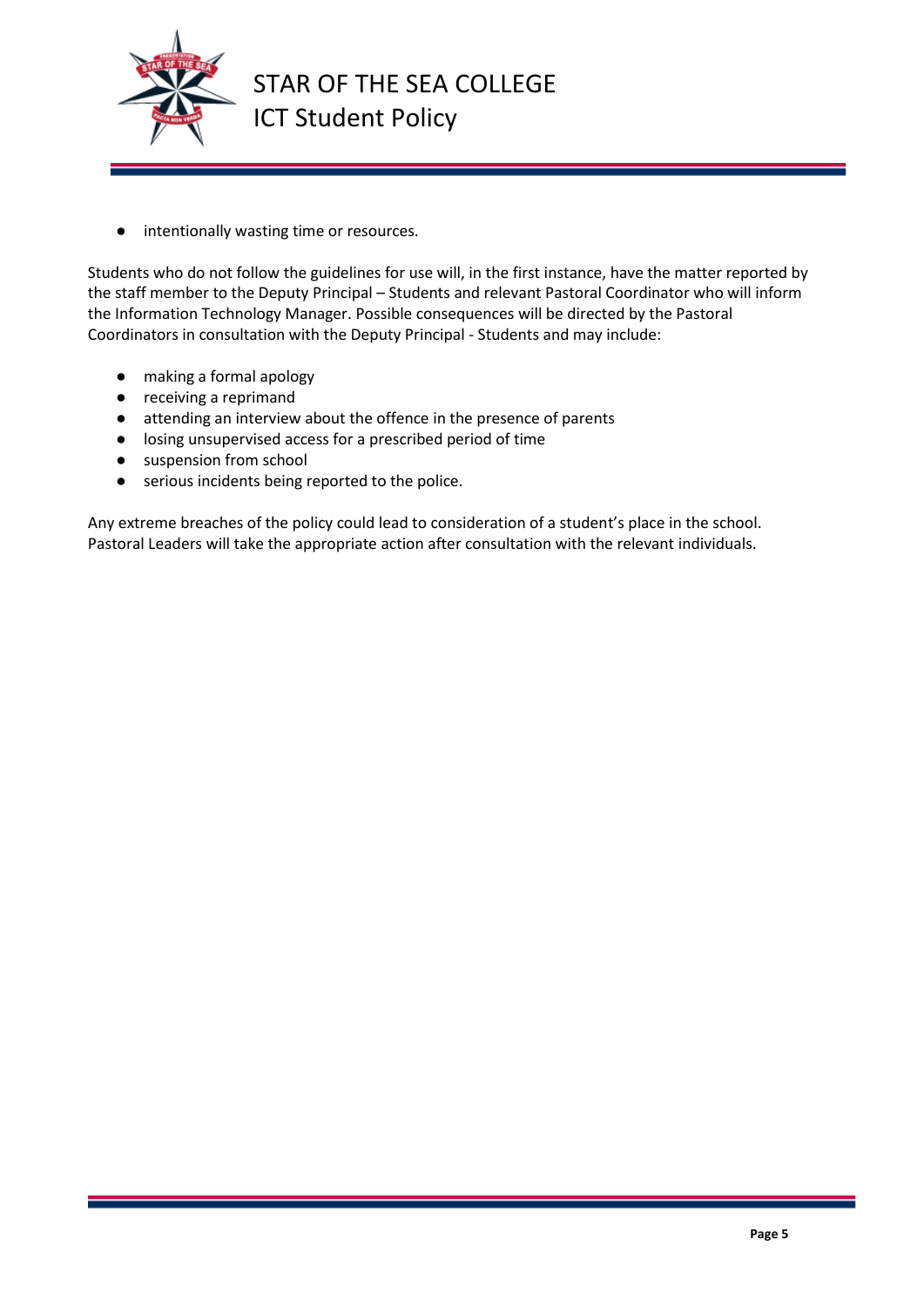

# **INFORMATION AND COMMUNICATIONS TECHNOLOGY: STUDENT AGREEMENT**

When using ICT devices, I agree to be a safe, responsible and ethical user and agree to the Guidelines of this User Agreement.

- I will use ICT devices at school only during classtime (this includes school-related activities and study periods) for educational purposes and only as directed by teachers.
- I agree that when talking and working with others (including online, messaging and chat), I will use appropriate language and not deliberately harass others. I will not enter or remain in any site that has obscene language or offensive content (e.g. racist material or violent images).
- I will not participate in online bullying (eg. forwarding messages and supporting others in harmful, inappropriate or hurtful online behaviours);
- I will abide by copyright procedures when using content on websites (ask permission to use images, text, audio and video and cite references where necessary) and think about how I use the content posted on the Internet, and not simply copy and paste information from websites or another student's work. I will evaluate the legitimacy of online content before utilising it in my work.
- I will respect the privacy and files of others. I will not interfere with network security, the data of another user, attempt to log onto devices or networks, such as school or social media, with the username or password of another student.
- I will not bring to the school or download unauthorised software, including games to the school computers.
- I understand that the school may monitor traffic, stored content and material sent and received using the school's network. The school may use filtering and/or monitoring software to restrict access to certain sites and email.
- I will take proper care of school ICT equipment. I know that if I have been involved in the damage, loss or theft of equipment/devices, my family may be responsible for the cost of repairs or replacement.
- I understand that I am responsible for the security of personal devices brought to school. The College will not be held responsible for the loss of personal devices.
- I understand that the school may audit and review the student use of its computer network, Internet, hardware and other devices. Such auditing may include any stored content, including email.
- I will ask permission to use mobile communication devices to record or share audio, video or images of others.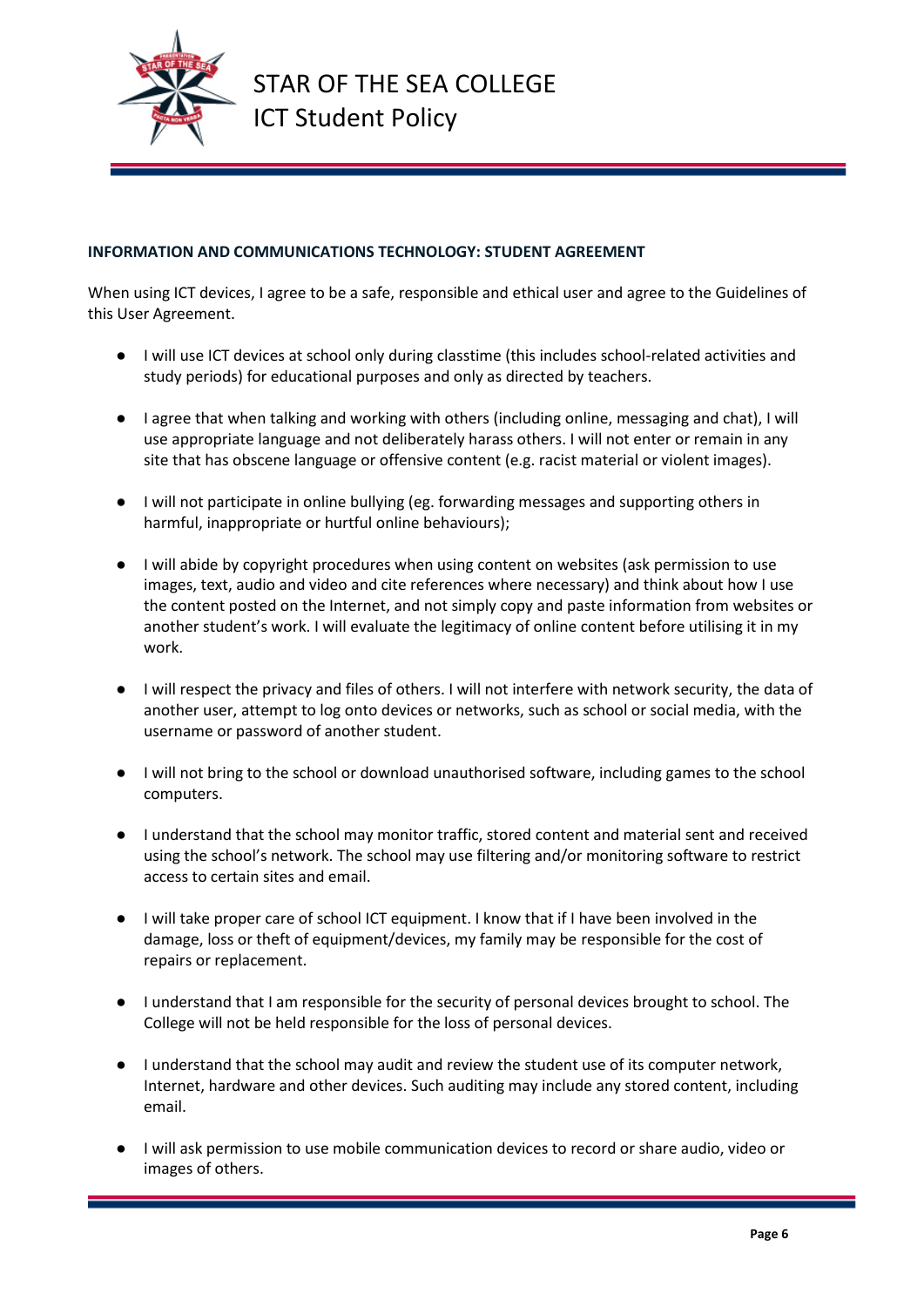

- I will protect my mobile phone numbers by only giving them to friends and family. (This can help protect a student's number falling into the wrong hands and guard against the receipt of unwanted or inappropriate calls or messages)
- I will protect my privacy rights and those of others by not giving out personal details, including account passwords, full names, telephone numbers, addresses and images.
- I will review the terms and conditions of use for any digital or online tool (eg. age restrictions, parental consent requirements), and if my understanding is unclear seek further explanation from a trusted adult.

I will avoid eating and drinking around technological equipment to avoid any spills or damage to school provided hardware.

I understand that I am liable for costs incurred for damage to school provided hardware in case of damage outside of warranty

- I will talk to my teacher or another adult if:
	- o I need help online.
	- $\circ$  I feel that the welfare of other students at the school is being threatened.
	- o I come across sites which are not suitable for our school.
	- $\circ$  someone writes something I do not like, or makes me or my friends feel uncomfortable or asks me to provide information that I know is private.
	- o someone is impersonating others via email or social media.
- I understand that if I break this User Agreement, the school may ban or restrict my ICT use, and/or inform my parents. Consequences may include confiscation of mobile device, meeting with Pastoral Coordinators, myself and my parents, or suspension from the College. I also understand that my parents may be charged for repair costs. If illegal material or activities are involved, it may be necessary for the College to inform the police.
- I understand that I will follow the guidelines, even outside the College, with respect to avoiding actions that are disrespectful to others, myself or the school.
- I acknowledge and agree to follow these guidelines. I understand that my access to the Internet and mobile technology will be renegotiated if I do not act responsibly.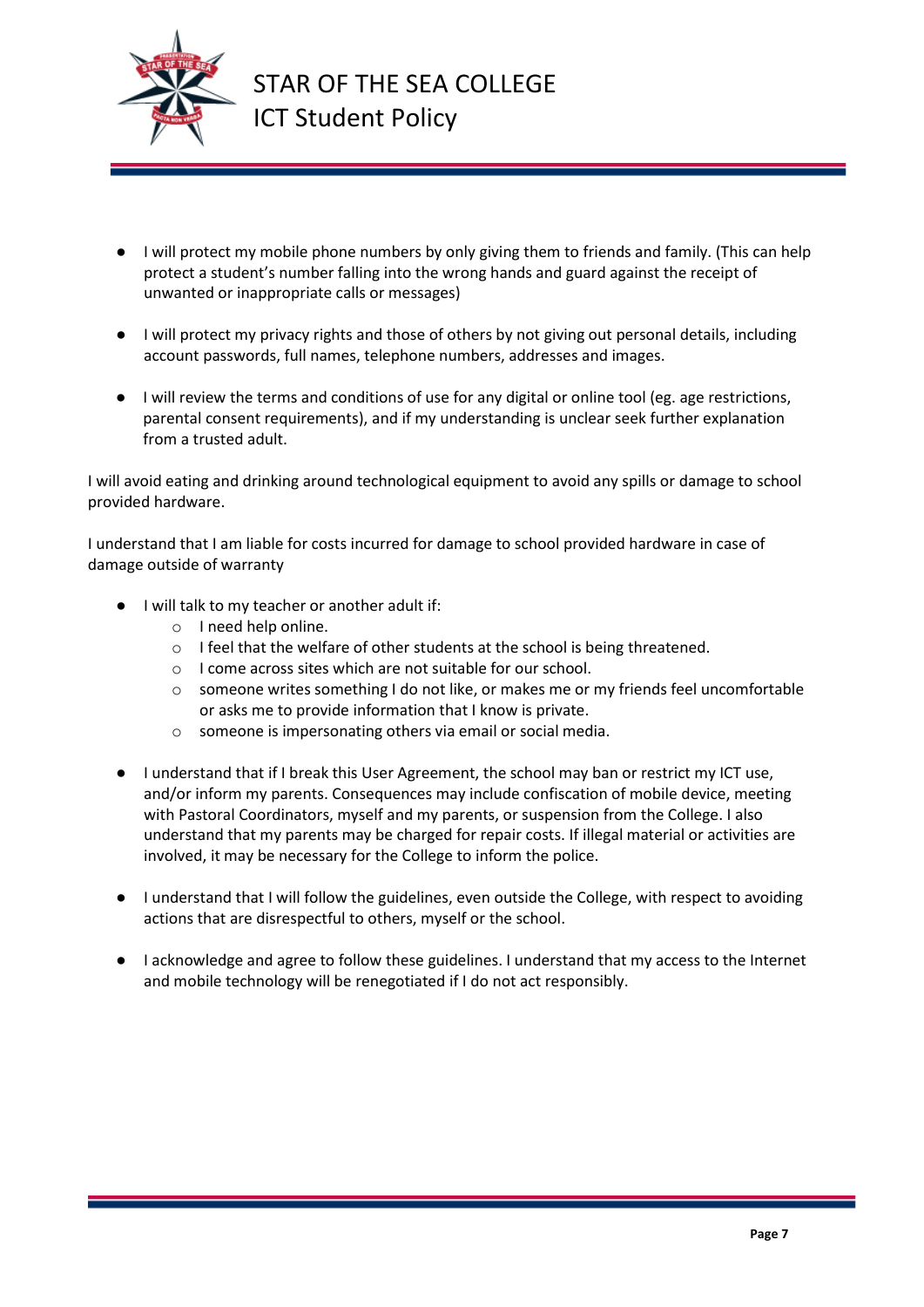

# **Appendix 1: INFORMATION AND COMMUNICATIONS TECHNOLOGY: STUDENT AGREEMENT**

| STUDENT COMMITMENT               |  |
|----------------------------------|--|
| <b>Student Name</b>              |  |
|                                  |  |
| Year Level                       |  |
|                                  |  |
| Homeroom                         |  |
|                                  |  |
| Student's Mobile Number          |  |
| Student's IMEI Number (Optional) |  |
|                                  |  |
| Student's Signature              |  |
| Date                             |  |
|                                  |  |

| <b>PARENT COMMITMENT</b>                                                                   |  |
|--------------------------------------------------------------------------------------------|--|
|                                                                                            |  |
| I have read this User Agreement and am aware of and support the College's initiatives to   |  |
| maintain a cybersafe learning environment. I am also aware of my child's responsibilities. |  |
| Parent/Guardian Name                                                                       |  |
|                                                                                            |  |
| Parent/Guardian Signature                                                                  |  |
|                                                                                            |  |
| Date                                                                                       |  |
|                                                                                            |  |

**Please sign and return this page to your homeroom teacher and keep the agreement documents for future reference.**